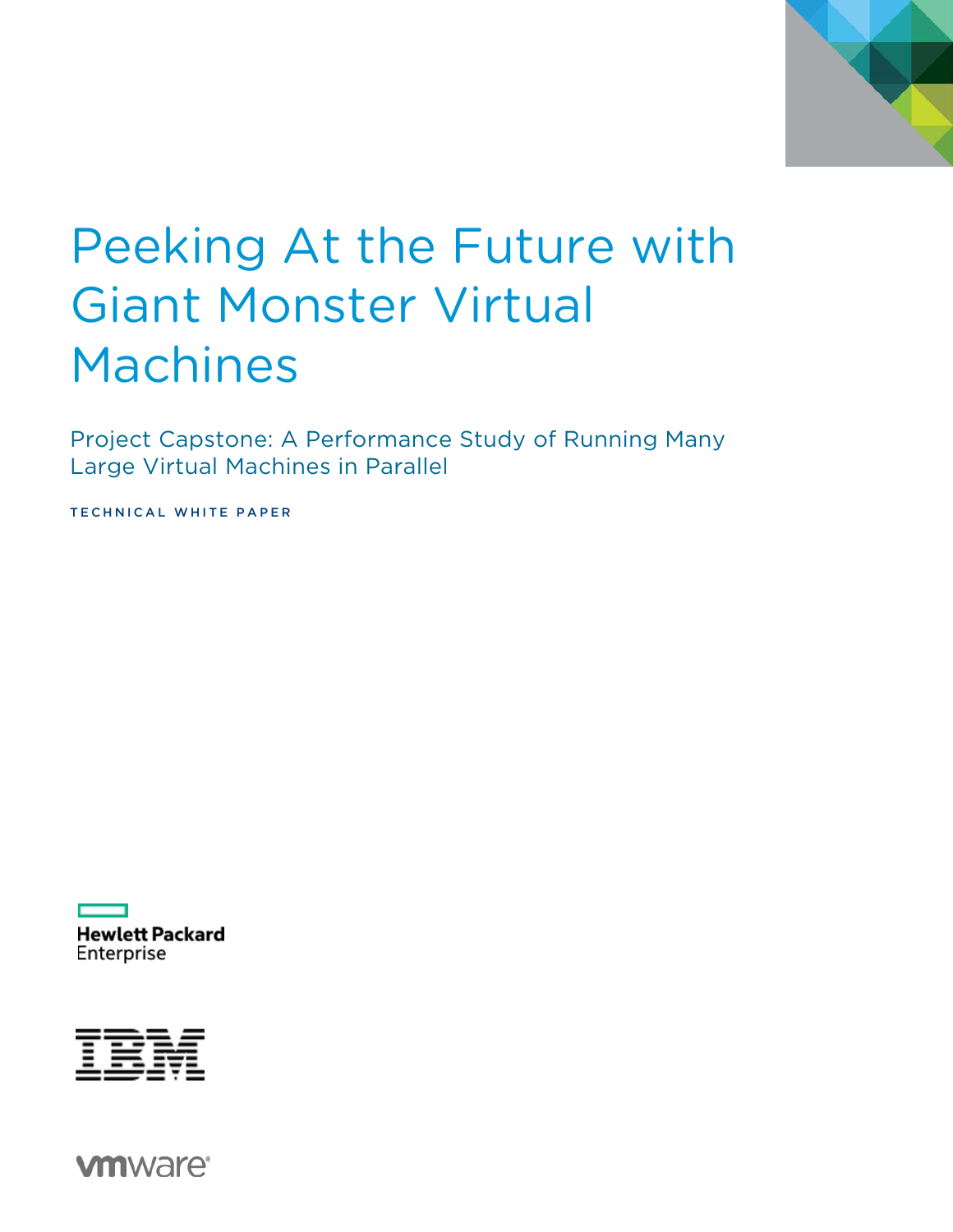### **Table of Contents**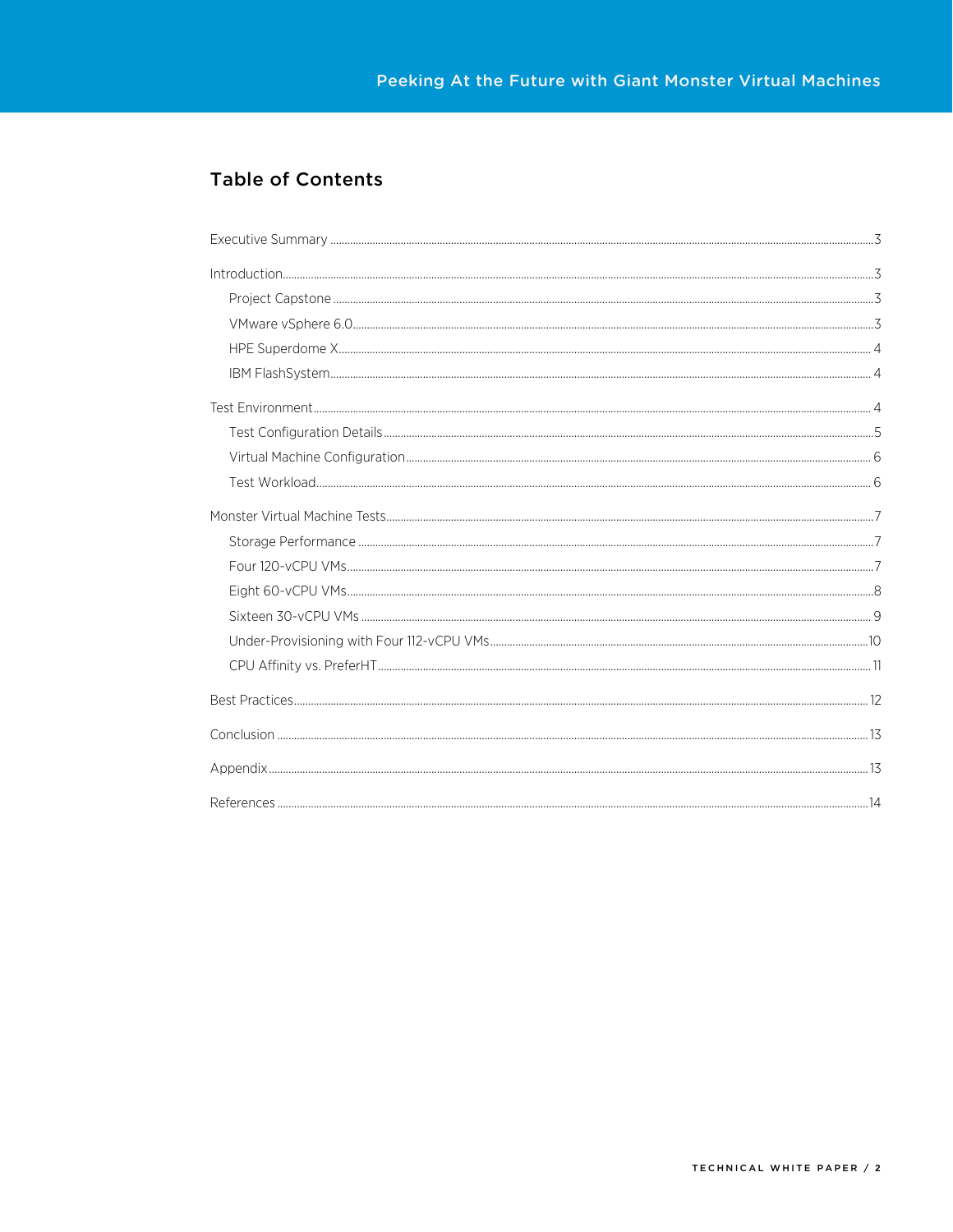### <span id="page-2-0"></span>Executive Summary

This technical white paper examines the extraordinary possibilities available when leading edge servers and storage push the boundaries of current technology in terms of capacity and performance. Tests were run with many different configurations of extremely large virtual machines (known as monster virtual machines) and results show that VMware vSphere® 6 successfully managed to run all of the virtual machines in a high performing and efficient manner. vSphere 6 is ready to run the largest systems and workloads of today with great performance. vSphere 6 is also ready for the future to take on the high performant systems and workloads that will become more common in datacenters.

# <span id="page-2-1"></span>Introduction

The rate of increases in capacity and performance of computing is dramatic. Starting in 1975, Moore's law observed that the number of transistors in an integrated circuit doubles every two years. This doubling of transistors has translated into chip performance also doubling every two years. VMware vSphere has also rapidly increased its capacity to support larger virtual machines and hosts to keep up with this compute capacity that increases over time.

Two- and four-socket x86-based servers are commonly used today. While the number of cores per socket in these servers does not exactly follow Moore's law (because each core itself is more powerful with each generation of processors) it can be used as a rough proxy. The current generation Intel Xeon chips have a maximum of 18 cores per socket and 36 logical processes with hyper-threading enabled. This is almost a doubling of the 10 cores per socket in Xeon chips from two generations and about four years before.

Many four-socket servers that use the current generation Intel Xeon processors have 72 cores, but the HPE Superdome X has 16 sockets with 240 cores. By using this cutting edge server, it is possible to have the type of compute capacity in a single server that, by following Moore's Law, won't be available in a four-socket server for many years. It is a peek into the future.

### <span id="page-2-2"></span>Project Capstone

Project Capstone brings together VMware, HPE, and IBM in a unique opportunity to combine each of these industry leading companies and their respective leading-edge technologies to build a test environment that shows the upper bounds of what is currently possible with such giant compute power. Running numerous heavy workloads on monster virtual machines on a vSphere 6, HPE Superdome X, and IBM FlashSystem configuration in parallel exemplifies the present capabilities of these combined technologies.

Project Capstone became a centerpiece of the 2015 VMware conference season as it occupied center stage at VMworld US in San Francisco as the subject of a highly anticipated Spotlight Session that included individual presentations from senior management of VMware, HP, and IBM. VMworld 2015 Europe in Barcelona included a Capstone-themed breakout session as well. But perhaps most significantly, the VMworld floor presence at Oracle Open World in San Francisco in October brandished a complete demo version of the Capstone Stack to include the Superdome X as well as the IBM FlashSystem.

### <span id="page-2-3"></span>VMware vSphere 6.0

VMware vSphere 6.0 includes new scalability features that enable it to host extremely large and performanceintensive applications. The capabilities of individual virtual machines has increased significantly from the previous versions of vSphere. A single virtual machine can now have up to 128 vCPUs and 4TB of memory. While these levels of resources are not commonly required, there are some large applications that do require and make use of resources at this scale. These are usually the last applications to be considered for virtualization due to their size, but it is now possible to move this last tier of applications into virtual machines.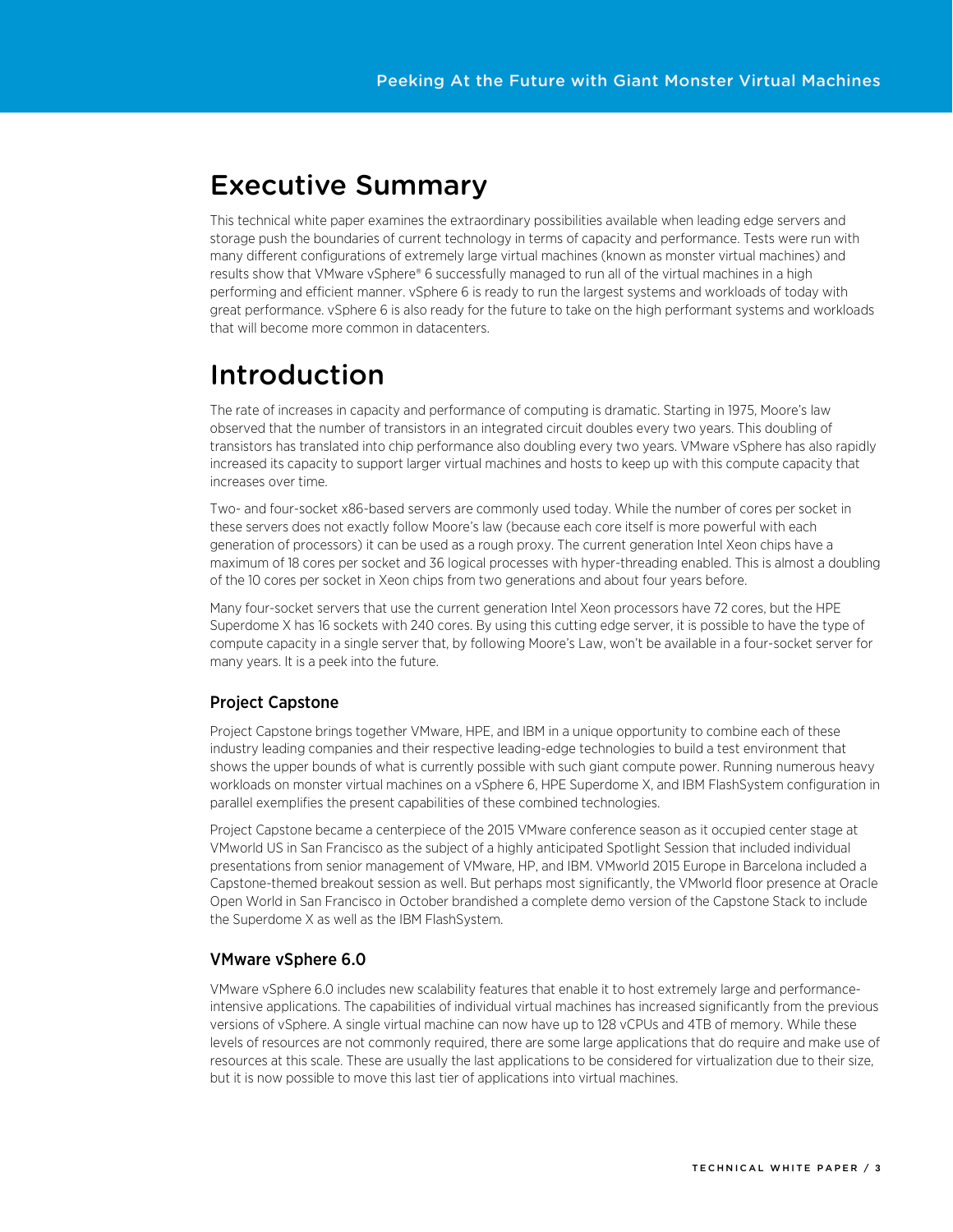#### <span id="page-3-0"></span>HPE Superdome X

HPE Integrity Superdome X sets new, high standards for x86 availability, scalability, and performance; it is an ideal platform for critical business processing and decision support workloads. Superdome X blends x86 efficiencies with proven HPE mission-critical innovations for a superior uptime experience with RAS (reliability, availability, and serviceability) features not found in other x86 platforms, allowing this machine to achieve five nines (99.999%) of availability. Breakthrough scalability of up to 16 sockets can handle the largest scaled-up x86 workloads. Through the unique [nPars](http://www8.hp.com/h20195/v2/GetPDF.aspx/c04123352.pdf) technology, HPE Superdome X increases reliability and flexibility by allowing for electrically isolated environments to be built within a single enclosure [\[1\]](#page-13-0). It is a well-balanced architecture with powerful Xeon processors working in concert with high I/O and a large memory footprint that enables the virtualization of large and critical applications at an unprecedented scale.

Whether you want to maximize application uptime, standardize, or consolidate, HPE Superdome X helps virtualize mission-critical environments in ways never before imagined.

The HPE Superdome X is the ideal system for Project Capstone because it is uniquely suited to act as the physical platform for such a massive virtualization effort. The ability of vSphere 6 to scale up to 128 virtual CPUs can be easily realized on the HPE Superdome X because it allows for massive, individual virtual machines to be encapsulated on a single system while huge aggregate processing is parallelized.

#### <span id="page-3-1"></span>IBM FlashSystem

The IBM FlashSystem® family of all-flash storage platforms includes IBM FlashSystem 900 and IBM FlashSystem V9000 arrays. Powered by IBM FlashCore™ technology, the FlashSystem 900 delivers the extreme performance, enterprise reliability, and operational efficiencies required to gain competitive advantage in today's dynamic marketplace.

Adding to these capabilities, FlashSystem V9000 offers the advantages of software-defined storage at the speed of flash. These all-flash storage systems deliver the full capabilities of FlashCore technology's hardware accelerated architecture, MicroLatency™ modules, and advanced flash management coupled with a rich set of features found in only the most advanced enterprise storage solutions, including IBM Real-time Compression™, virtualization, dynamic tiering, thin provisioning, snapshots, cloning, replication, data copy services, and highavailability configurations.

While virtualization lifts the physical restraints on the server room, the overall performance of multi-workload server environments enabled by virtualization are held back by traditional storage because disk-based systems struggle with the challenges posed by the resulting I/O. consolidated. As virtualization has enabled the consolidation of multiple workloads run on a fewer physical servers, disks simply can't keep up, and this limits the value enterprises gain from virtualization.

IBM FlashSystem V9000 solves the storage challenges left unanswered by traditional storage solutions. It handles random I/O patterns with ease, and it offers the capability to virtualize all existing data storage resources and bring them together under one point of control. FlashSystem V9000 provides a comprehensive storage solution that seamlessly and automatically allocates storage resources to address every application demand. It moves data to the most efficient, cost-effective storage medium—from flash, to disk, and even to tape—without disrupting application performance or data availability, and more capacity can be added without application downtime or a lengthy update process. IBM FlashSystem V9000 helps enterprises realize the full value of VMware vSphere 6.

### <span id="page-3-2"></span>Test Environment

The test environment was designed to allow testing for extremely large monster virtual machines. vSphere 6 provides the capability to host virtual machines of up to 128 vCPUs. This is the foundation for running larger monster virtual machines than in the past. The HPE Superdome X and IBM FlashSystem storage array provided the hardware server and storage platforms respectively. The Superdome X used in this project had 240 cores and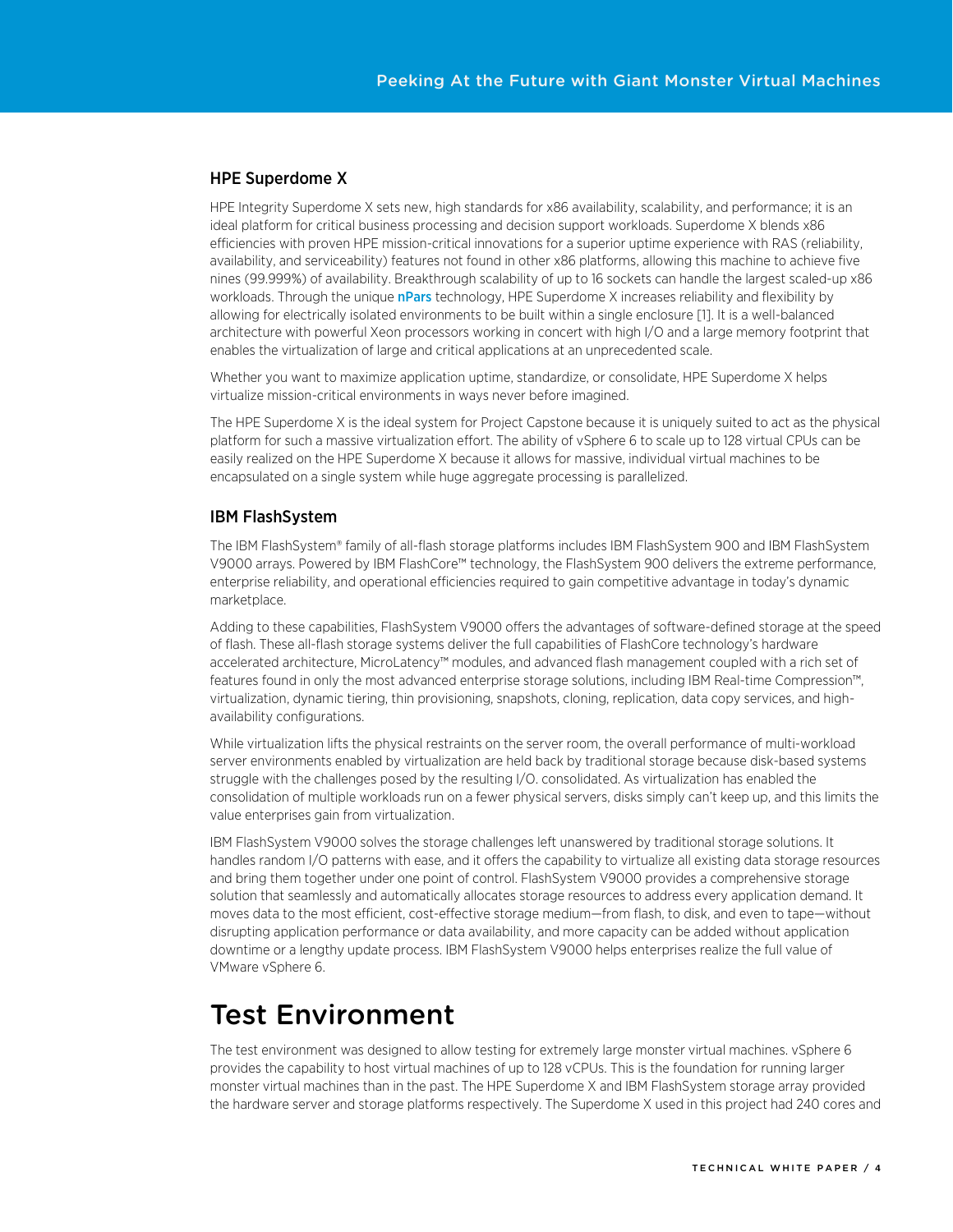480 logical threads with hyper-threading enabled. This was coupled with 20TB of extremely low latency, all-flash storage within the IBM FlashSystem array. A four-socket server was used as a client load driver system for the testbed. The diagram below shows the testbed setup.



Figure 1. Testbed hardware

#### <span id="page-4-0"></span>Test Configuration Details

HPE Superdome X Server:

- vSphere 6.0
- 16 Intel Xeon E7-2890 v2 2.8GHz CPUs (15 cores per CPU)
- 240 cores / 480 threads (hyper-threading enabled)
- 12TB of RAM
- 16Gb Fibre Channel
- 10Gb Ethernet

IBM FlashSystem 900:

- 20TB capacity
- All-flash memory
- 16Gb Fibre Channel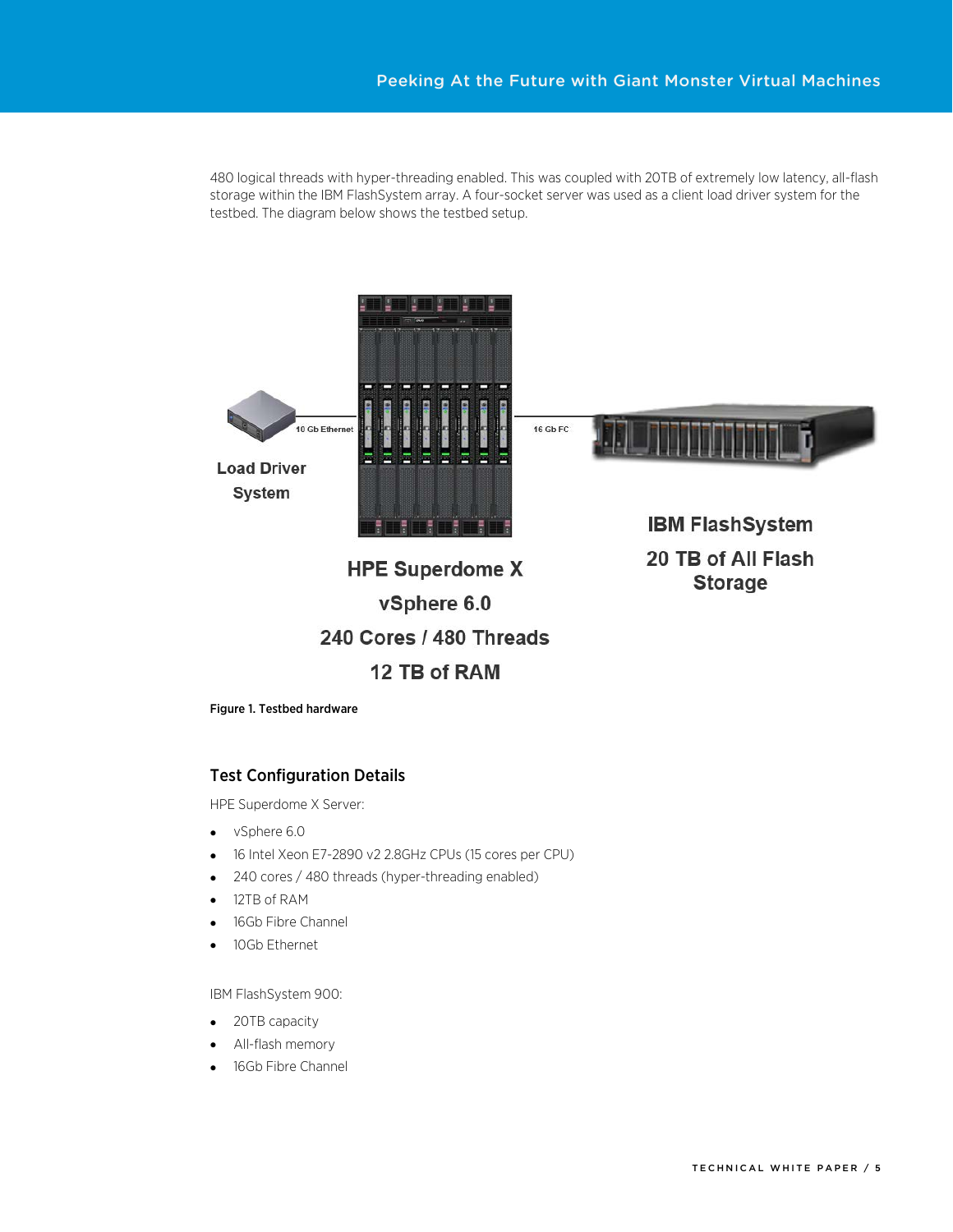Client load driver server:

- 4 x Intel Xeon E7-4870 2.4 GHz
- 512GB of RAM
- 10Gb Ethernet

#### <span id="page-5-0"></span>Virtual Machine Configuration

The configuration of the virtual machine was kept constant in all tests except for the number of virtual CPUs and related virtual NUMA. In all tests, the total number of vCPUs across all virtual machines under test was equal to the number of cores or hyper-threads on the server. In the maximum size virtual machine test case, there were four virtual machines each with 120 vCPUs for a total of 480 vCPUs assigned on the server. This matches the 480 hyper-threads available on the server[. Table 1](#page-5-2) shows the number of virtual machines with their vCPU configurations that were tested.

| <b>Number of VMs</b> | vCPUs per VM | <b>Virtual Sockets per</b><br><b>VM</b> | <b>Total vCPUs Assigned</b><br>on Server | <b>Total Physical Threads</b><br>On Server With HT<br>Enabled |
|----------------------|--------------|-----------------------------------------|------------------------------------------|---------------------------------------------------------------|
| 4                    | 120          |                                         | 480                                      | 480                                                           |
| 8                    | 60           |                                         | 480                                      | 480                                                           |
| 16                   | 30           |                                         | 480                                      | 480                                                           |

#### <span id="page-5-2"></span>Table 1. Virtual machine configuration

The configuration parameter PreferHT was used for these tests to optimize the use of the system's hyper-threads in this high CPU utilization benchmark. By default, vSphere 6 schedules each vCPU on a core where another vCPU is not scheduled. In other words, vSphere will not use the second thread that is created on each core with hyperthreading enabled until there is a vCPU already scheduled on all of the physical cores on the system. Using the PreferHT parameter changes this and instructs the scheduler for a virtual machine to prefer to use hyper-threads instead of physical cores.

The best performance for two vCPUs would be to use a thread from two physical cores, and this is the default scheduling behavior. Using two threads of the same core results in lower performance because hyper-threads share most of the resources of the physical core.

However, in the case of high overall system utilization, all threads on all cores are in use at the same time. PreferHT provides a performance advantage because each virtual machine is spread across fewer NUMA nodes and this results in increased NUMA memory locality. By using PreferHT, a highly utilized system becomes more efficient because the virtual machines all have more NUMA locality while still using all the logical threads on the server.

Standard best practices for database virtual machines were used for the configuration. Each virtual machine was configured with 256GB of RAM, two pvSCSI controllers, and a single vmxnet3 virtual network adapter.

The virtual machines were installed with Red Hat Enterprise Linux 6.5 as the guest operating system. Oracle 12c was installed following the installation guide from Oracle.

#### <span id="page-5-1"></span>Test Workload

The open source database workloa[d DVD Store 3](http://www.github.com/dvdstore/ds3) was used for these tests [\[2\]](#page-13-1). DVD Store simulates an online store that allows customers to log in, browse products, read and submit product reviews, and purchase products. It uses many database features to run the database including primary keys, foreign keys, full text indexing and searching, transactions, rollbacks, stored procedures, triggers, and simple and complex multi-join queries. It is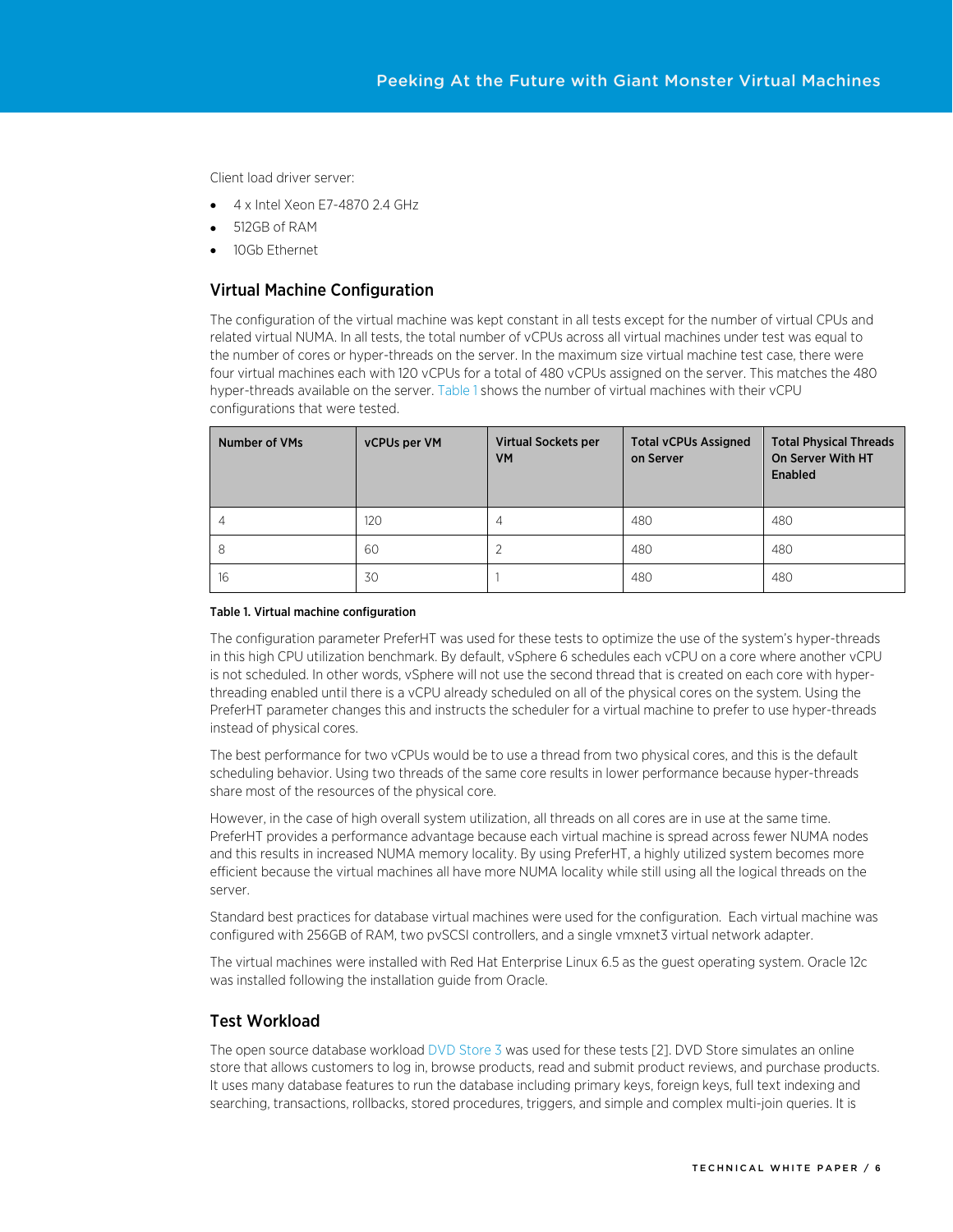designed to be CPU intensive, but also requires low latency storage in order to achieve good throughput. DVD Store includes a driver program that simulates user activity on the database. Each simulated user steps through the full process of an order: log in, browse the DVD catalog, browse product reviews, and purchase DVDs. Performance is measured in orders per minute (OPM).

DVD Store 3, which was recently updated from version 2, adds product reviews and a few other features that are designed to make the workload include the typical product reviews commonly found today on many Web sites, and version 3 is also more CPU intensive. The increased CPU usage makes it possible for a DVD Store 3 instance to fully saturate larger systems more easily than what was possible with the previous version of DVD Store.

For these tests, a 40GB DVD Store 3 database instance was created on each virtual machine. The direct database driver was used on the client load system to stress the database without running a middle tier because the focus of these tests was on the large database virtual machines. The database buffer cache was set to same size as the database to optimize performance. The number of driver threads running against each monster virtual machine was increased until the maximum OPM began to decrease. At the point of maximum OPM the CPU usage and other performance metrics were checked to verify that the system had reached saturation.

# <span id="page-6-0"></span>Monster Virtual Machine Tests

A series of tests were run with different sizes of virtual machines. Each test is briefly described with the results and analysis. The first tests discussed are all similar in that each configuration is a set of virtual machines that fully consume all the CPU threads on the host. The configurations are four 120-vCPU VMs, eight 60-vCPU VMs, and 16 30-vCPU VMs. In each case, the total number of vCPUs running across all the virtual machines is 480, which equals the number of CPU threads on the host.

In addition to these tests with maximum configurations, some tests were run with a virtual machine configuration that under-provisions the server, and a test comparing CPU affinity (pinning) vs. PreferHT configurations.

### <span id="page-6-1"></span>Storage Performance

For these tests, the goal was to use all the CPUs on the server. In order to accomplish this, the amount of disk I/O was minimized by specifying a database buffer cache that was approximately the same size as the database on disk. This meant that after the initial warmup phase of running the test, most database queries could be satisfied without a disk I/O operation because most of the database was cached in memory.

In order for all CPUs to be kept busy, the disk I/O operations that occur must be as low latency as possible. The IBM FlashSystem array was able to keep average disk latency below 0.3 milliseconds in all tests and was a highlight of system performance. IOPS peaked at approximately 50,000 during some of the test runs, which was well within the capabilities of the storage array. The array provided extremely low latency storage in all test scenarios. The capabilities of the IBM FlashSystem array in terms of IOPS were never pushed, but the tests did benefit greatly from the consistently low response times.

### <span id="page-6-2"></span>Four 120-vCPU VMs

The maximum size virtual machine in vSphere 6 is 128 vCPUs. So with the limit of 480 total CPU threads on the host, running four 120-vCPU VMs is the maximum size possible while keeping all virtual machines the same size and staying under the vSphere maximum. While not many environments today have a single virtual machine running at this size, this test ran four of them on a single host under high load.

To measure the scalability of the solution at full capacity, tests were run first with just a single monster virtual machine. In additional tests, all four virtual machines were run at the same time. Maximum performance was found for each test case by increasing the number of threads in the client drivers to find the point at which the most orders per minute (OPM) were achieved. This point of maximum throughput was also found to be at near CPU saturation, indicating that performance had peaked.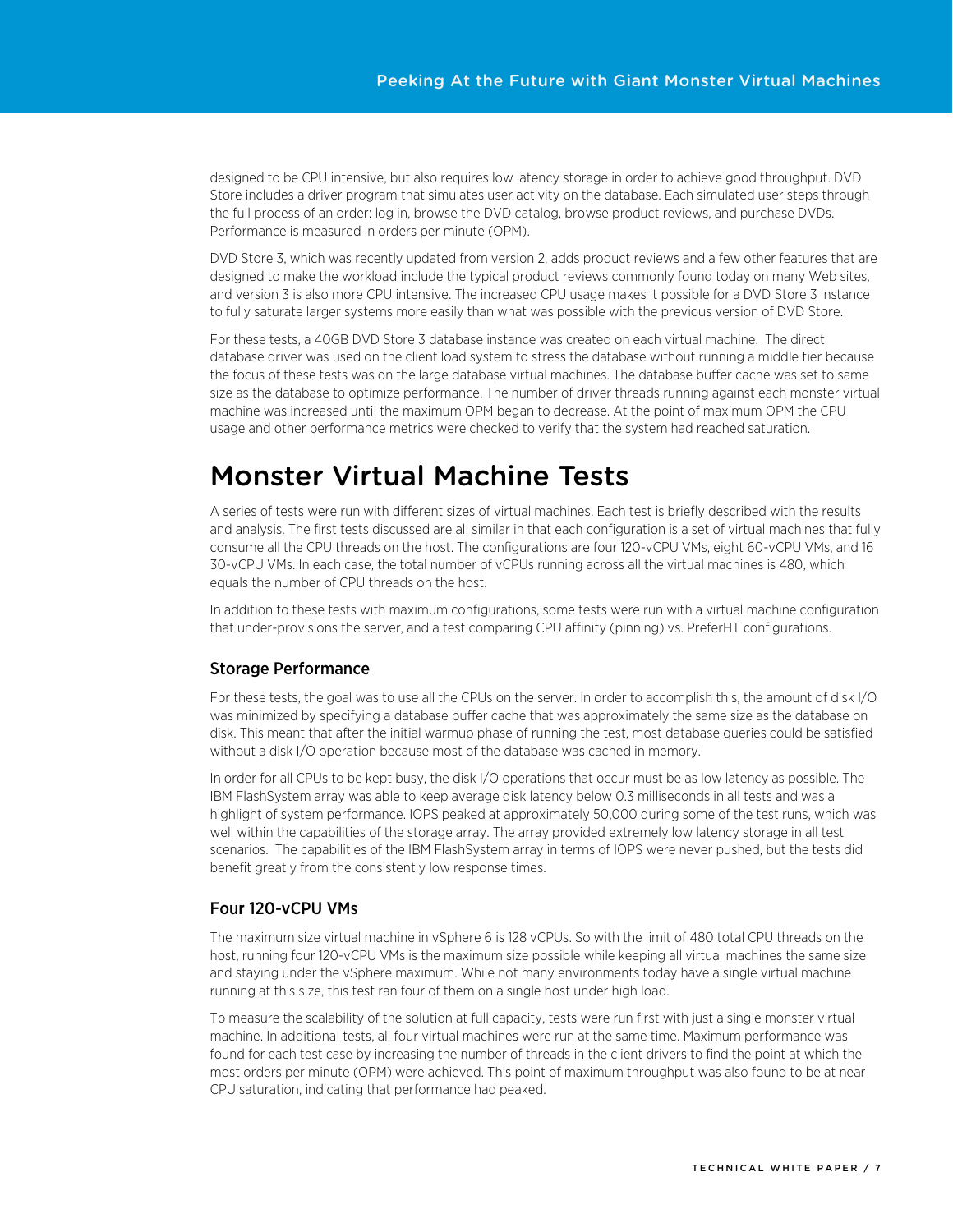

#### <span id="page-7-1"></span>Figure 2. Almost linear scalability of 4 x 120 vCPU VMs on a single server

In this type of test, the ideal is linear scalability. This would be a 4 times performance growth going from a single virtual machine to four virtual machines. A[s Figure 2](#page-7-1) shows, the four 120-vCPU virtual machines achieved 3.7 times the throughput of the single 120-vCPU virtual machine, which is 92% of perfect linear scalability. Storage performed at a very high level maintaining 0.3 milliseconds latency and 20,000 IOPS during the test.

#### <span id="page-7-0"></span>Eight 60-vCPU VMs

For the next set of tests, the virtual machines were readjusted down to 60 vCPUs and cloned so that there was a total of eight 60-vCPU VMs. In this test, each virtual machine had the same number of vCPUs as each Superdome X compute blade. It is by no means a requirement to match virtual machine size to the underlying hardware so specifically, but this can allow for optimized results in some environments.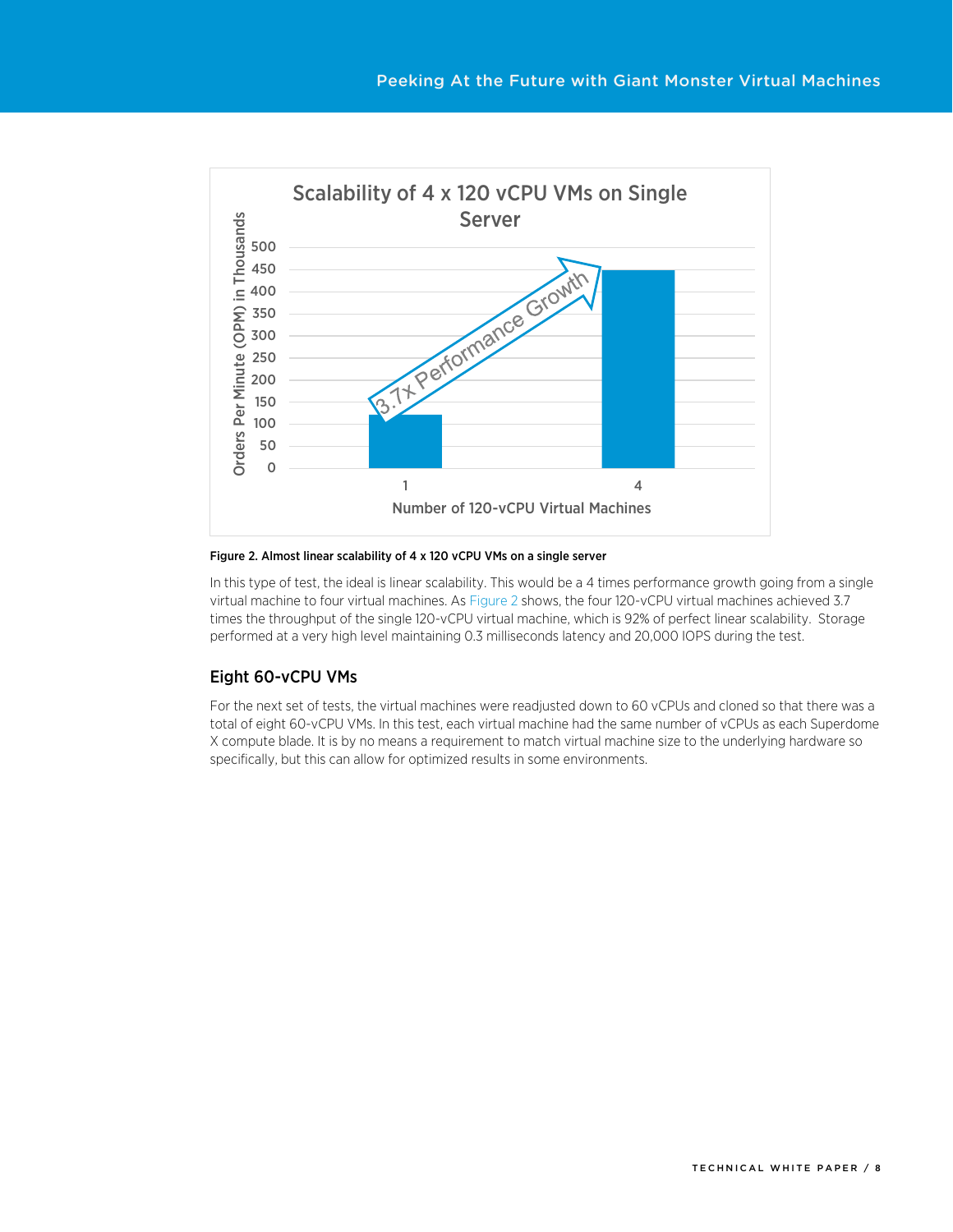

#### Figure 3. Scalability of 60-vCPU VMs

The total throughput achieved with eight 60-vCPU VMs was the highest of any of the tests conducted. The IBM FlashSystem array also continued to achieve impressive performance with latency under 0.3 milliseconds and average 16,000 IOPS.

#### <span id="page-8-0"></span>Sixteen 30-vCPU VMs

This test consisted of running a sixteen 30-vCPU VMs. Each of these 30-vCPU VMs was essentially using all the threads on a server socket because of the use of the preferHT parameter.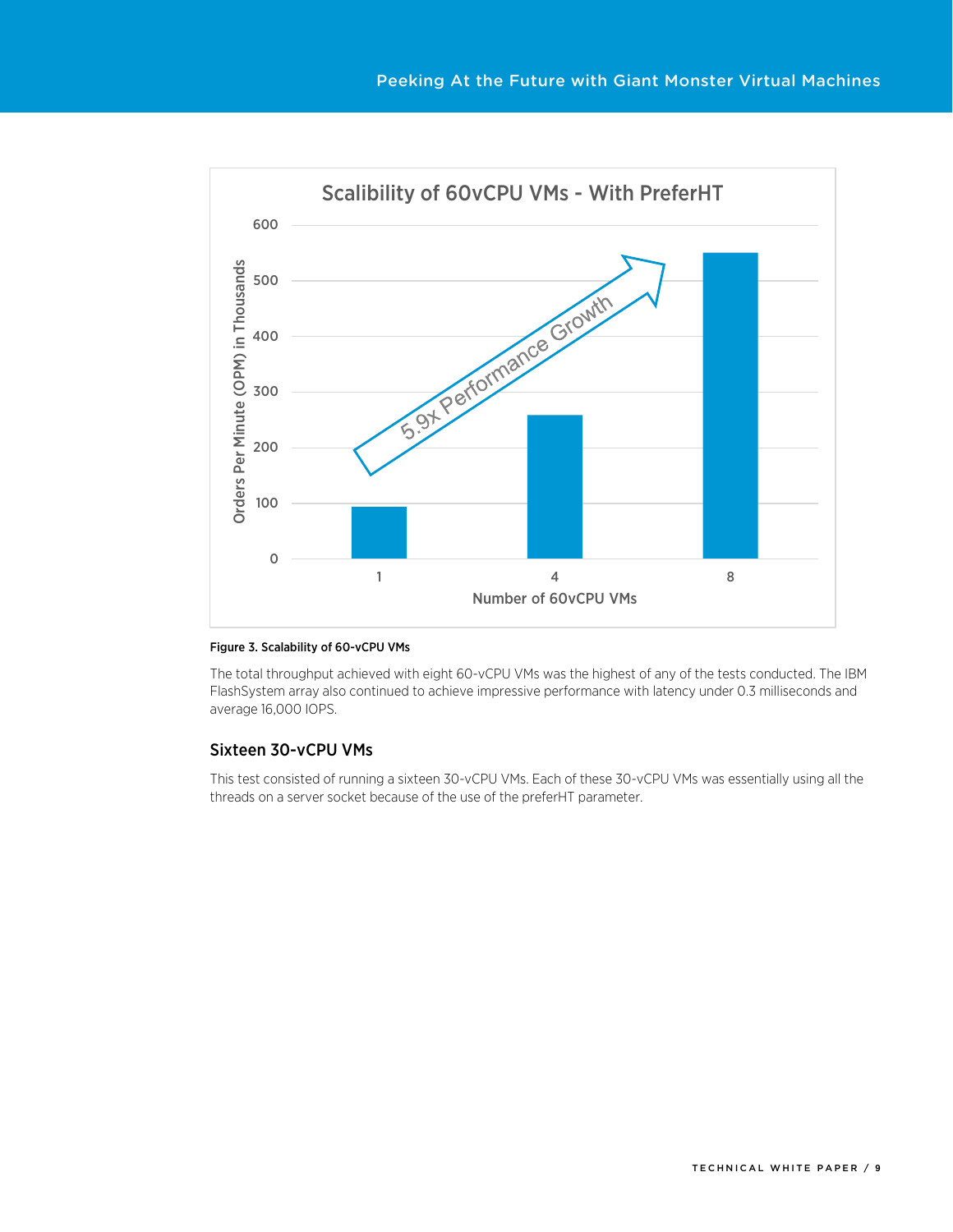

This large number of monster VMs running at the same time still resulted in very good total throughput and excellent scalability moving from a single virtual machine running to all sixteen. The throughput of the sixteen virtual machines was 14.3 times of a single VM or 89% of perfect linear scalability. Once again, disk latency remained below 0.3 milliseconds with average IOPS of 13,000.

### <span id="page-9-0"></span>Under-Provisioning with Four 112-vCPU VMs

In the other tests covered in this paper, the server has been fully committed with a vCPU allocated for every thread on the host. This means that all threads will be used for virtual machine vCPUs. In most environments, this still leaves lots of CPU available because not all virtual machines are running at full CPU utilization. In an environment where all assigned vCPUs are at 100% usage, there isn't anything left over for the ESXi hypervisor to use for its functions. This includes virtual networking and disk I/O handling. The hypervisor then competes directly with the virtual machines for CPU.

In this case, performance of the virtual machines can actually be improved by reducing the number of vCPUs to leave some CPU threads available on the host for the use of ESXi. In this specific configuration, while running the 4 x 120 virtual CPUs with the DVD Store 3 workload, the network traffic is about 900 Megabits per second (Mb/s) transmitted and 200 Mb/s received and an average 30,000 of disk IOPS is also being processed. In order to allow for the host to have some CPU resource available to handle this workload, the number of vCPUs for each of the four virtual machines was reduced from 120 to 112. This leaves one core (two hyper-threads) per socket unassigned to a virtual machine.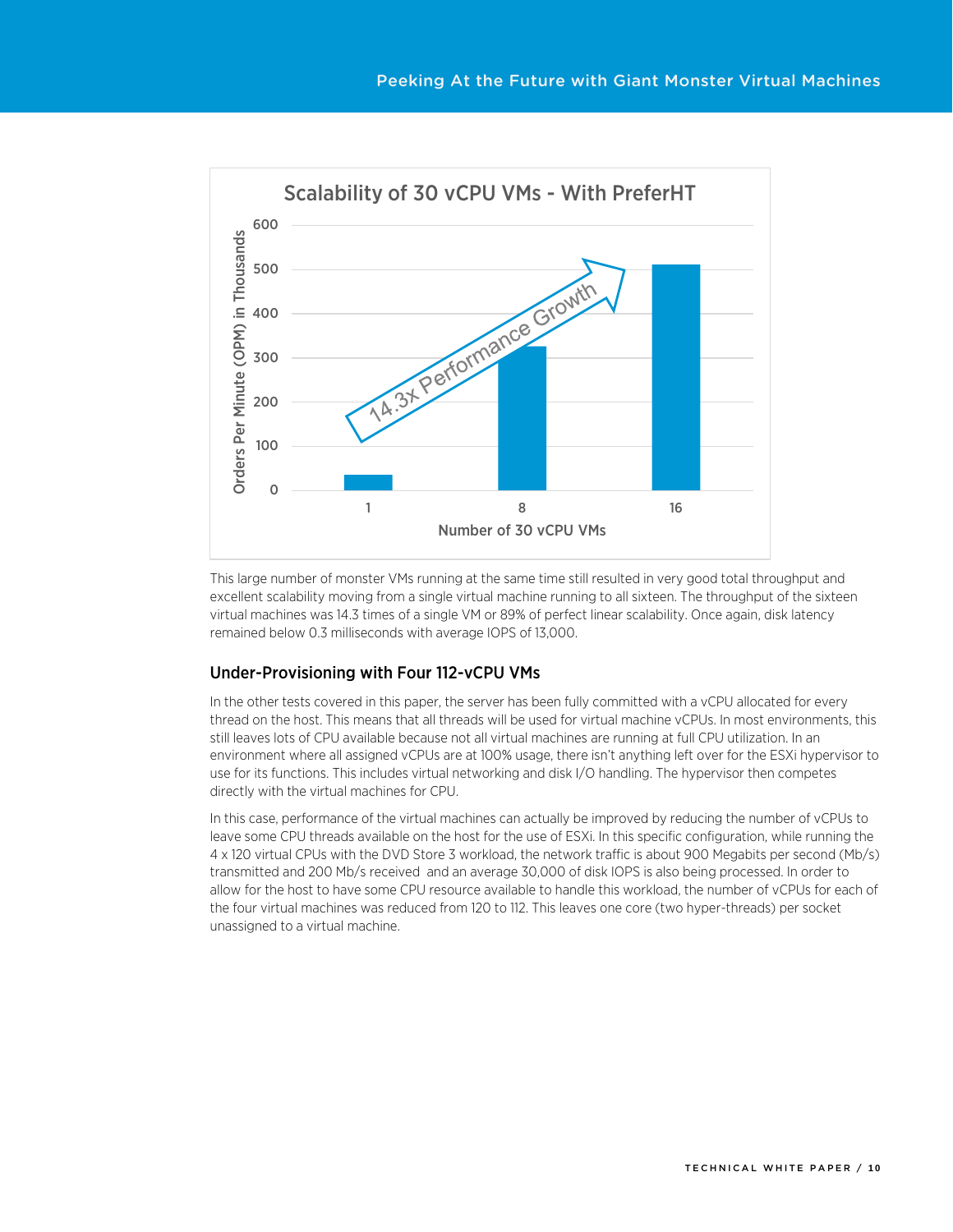

#### Figure 4. 4x120 vCPU vs. 4x112 vCPU

The results show that overall throughput increased significantly from 448 thousand to 524 thousand OPM. The gain in performance with smaller virtual machines is due to the reduction in contention of resources between the ESXi hypervisor and the virtual machines that is found in this extreme testing scenario when all CPU resources were allocated and fully utilized.

#### <span id="page-10-0"></span>CPU Affinity vs. PreferHT

It is possible to control the CPUs that are used for a virtual machine by using the CPU affinity setting. This allows an administrator to override the ESXi scheduler and only allow a virtual machine to use specific physical cores. The vCPUs used by a virtual machine are pinned to specific physical cores.

In certain benchmarking scenarios, the use of CPU affinity has shown small increases in performance. Even in these relatively uncommon cases, its use is not recommended because of the high administrative effort and the potential for poor performance if the setting is not updated as changes in the environment occur or if the CPU affinity setting is done incorrectly.

Using the Capstone testing environment a test with CPU affinity and PreferHT was conducted to measure which configuration performed better. It was found that PreferHT, which allows the ESXi hypervisor to make all vCPU scheduling decisions, outperformed a CPU affinity configuration by 4%.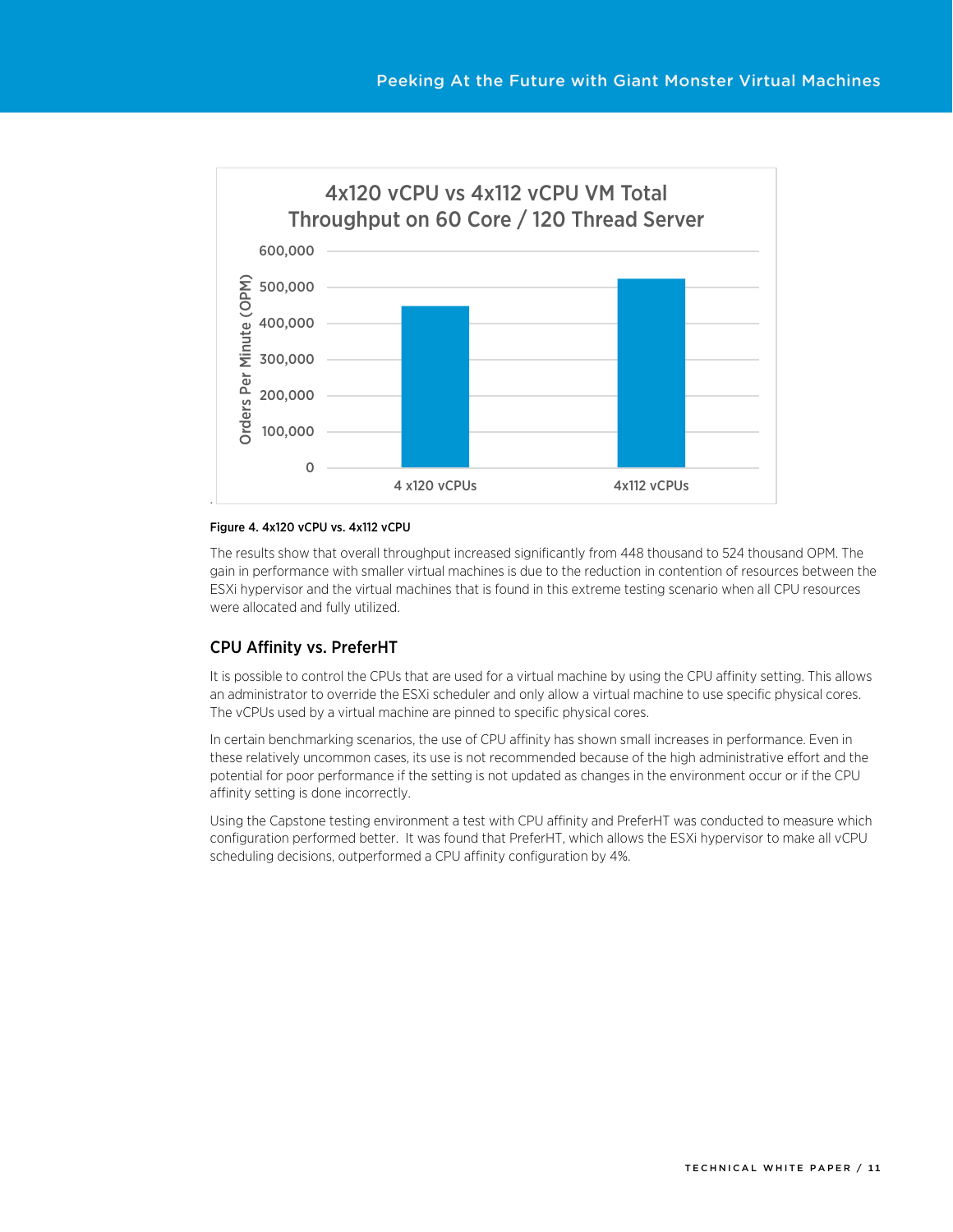

Figure 5. Using PreferHT performed slightly better than setting CPU affinity

# <span id="page-11-0"></span>Best Practices

Running many very large virtual machines on an even larger server makes it more important to follow monster virtual machine best practices.

Consider the server's NUMA architecture when deciding what size to make the virtual machines. When creating virtual machines, make sure the virtual NUMA sockets match the physical NUMA architecture of the host as closely as possible. For more information, see ["Using NUMA Systems with ESXi"](http://pubs.vmware.com/vsphere-60/index.jsp?topic=%2Fcom.vmware.vsphere.resmgmt.doc%2FGUID-7E0C6311-5B27-408E-8F51-E4F1FC997283.html) [3].

Size and configure storage with enough performance to match the large performance capability of the monster virtual machines. A large server with underpowered storage will be limited by the storage.

Network performance can quickly become an issue if the traffic for the large virtual machines is not correctly spread across multiple NICs. Combining a number of high performance workloads on a single host will also result in high network traffic that will most likely need to use multiple network connections to avoid a bottleneck.

In extremely high CPU utilization scenarios, including benchmark tests, it can be better to leave a few CPU cores unassigned to virtual machines to give the ESXi hypervisor needed resources for its functions.

<span id="page-11-1"></span>Do not use CPU affinity, sometimes referred to as CPU pinning, because it usually does not result in a big increase in performance. In some extreme high utilization scenarios, use the PreferHT setting to get more total performance from a system, but note that using this setting could reduce individual virtual machine performance.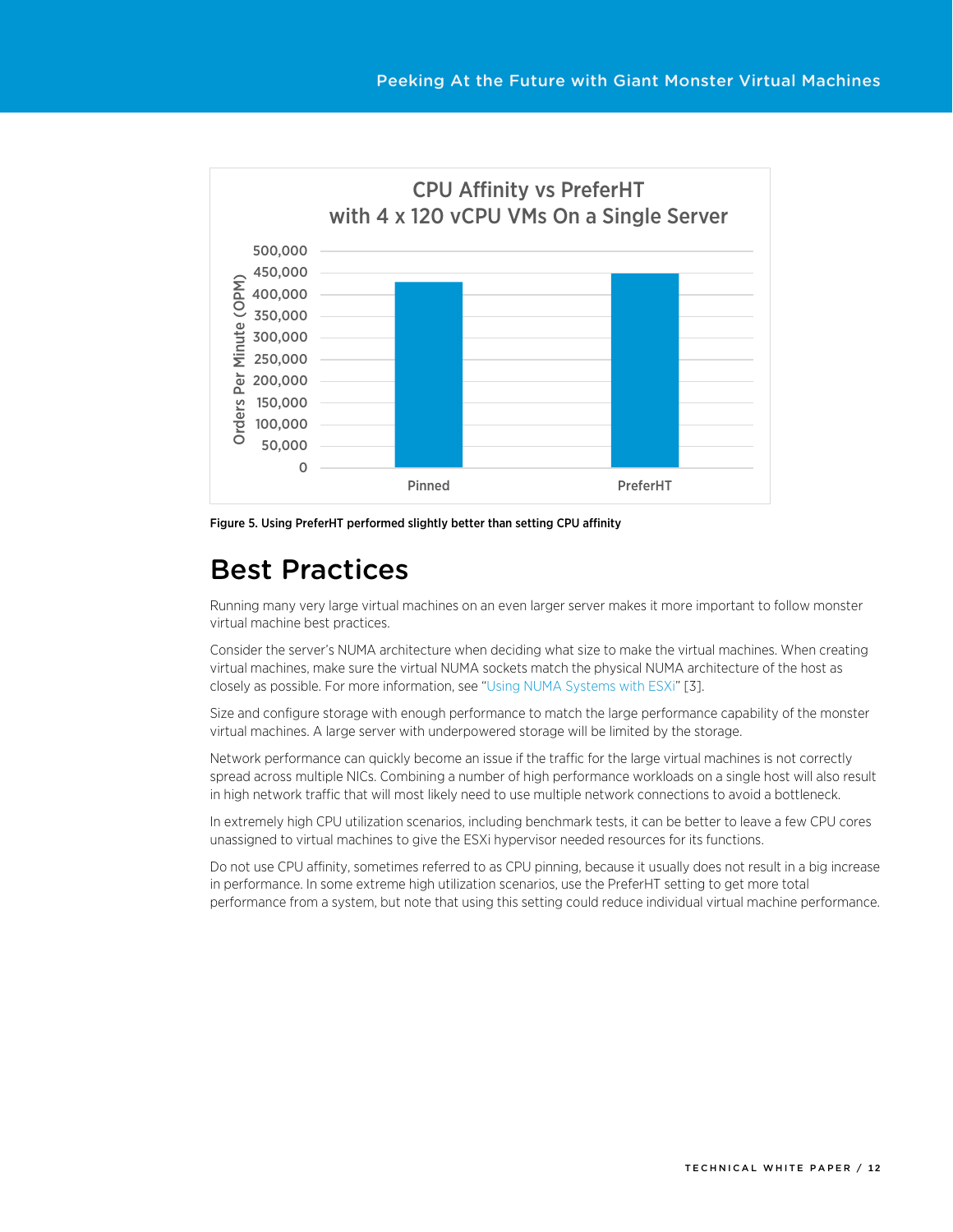# Conclusion

Project Capstone has shown that vSphere 6 is capable of running multiple giant monster virtual machines today on some of the world's most capable servers and storage. The HPE Superdome X and super low latency IBM FlashSystem storage were chosen because of their tremendous performance capabilities, their ease of configuration and use, and their overall complimentary stature to vSphere 6. The unique properties of this stack allowed the testing team to push the limits of virtualized infrastructure to never before seen levels. As stated in the media collateral "Project Capstone, Driving Oracle to Soar Beyond the Clouds," (se[e Appendix\)](#page-12-0) this example infrastructure stack is possible today and shows that as higher core counts and all-flash storage arrays become more common in the future, a VMware vSphere–based approach will provide the needed scalability and capacity.

This collaboration of VMware, HPE, and IBM shows that applications of the largest sizes can run on a vSphere virtual infrastructure. The limiting factor in most datacenters today is the hardware, but when using the latest technology available, it is possible to lift these limits and bring the flexibility and capabilities of virtualized infrastructure to all corners of the datacenter.

This collaborative achievement between three of the world's most recognized computing companies has solidified the proposition of comprehensive virtualization that VMware has held for a number of years. Very simply put, all applications and databases—regardless of their processing, memory, networking, or throughput demands—are candidates for a virtualized infrastructure. VMware, HPE, and IBM built Project Capstone with leading edge components used as a foundation to prove that 100% virtualization is a reality in even the largest compute environment.

# <span id="page-12-0"></span>Appendix

An initial blog for Project Capstone was previously published [\[4\]](#page-13-2). [http://blogs.vmware.com/vsphere/2015/08/vmworld-us-2015-spotlight-session-project-capstone-a](http://blogs.vmware.com/vsphere/2015/08/vmworld-us-2015-spotlight-session-project-capstone-a-collaboration-between-vmw-hp-ibm-no-application-left-behind.html)[collaboration-between-vmw-hp-ibm-no-application-left-behind.html](http://blogs.vmware.com/vsphere/2015/08/vmworld-us-2015-spotlight-session-project-capstone-a-collaboration-between-vmw-hp-ibm-no-application-left-behind.html) 

A short video on Project Capstone that gives some highlights from the project is available online [\[5\]](#page-13-3). <https://www.youtube.com/watch?v=X4SRxl04uQ0>

<span id="page-12-1"></span>Project Capstone was presented at VMworld 2015 in San Francisco and with executives from all three companies participating. A video of this presentation is available online [\[6\]](#page-13-4). <https://www.youtube.com/watch?v=O3BTvP46i4c>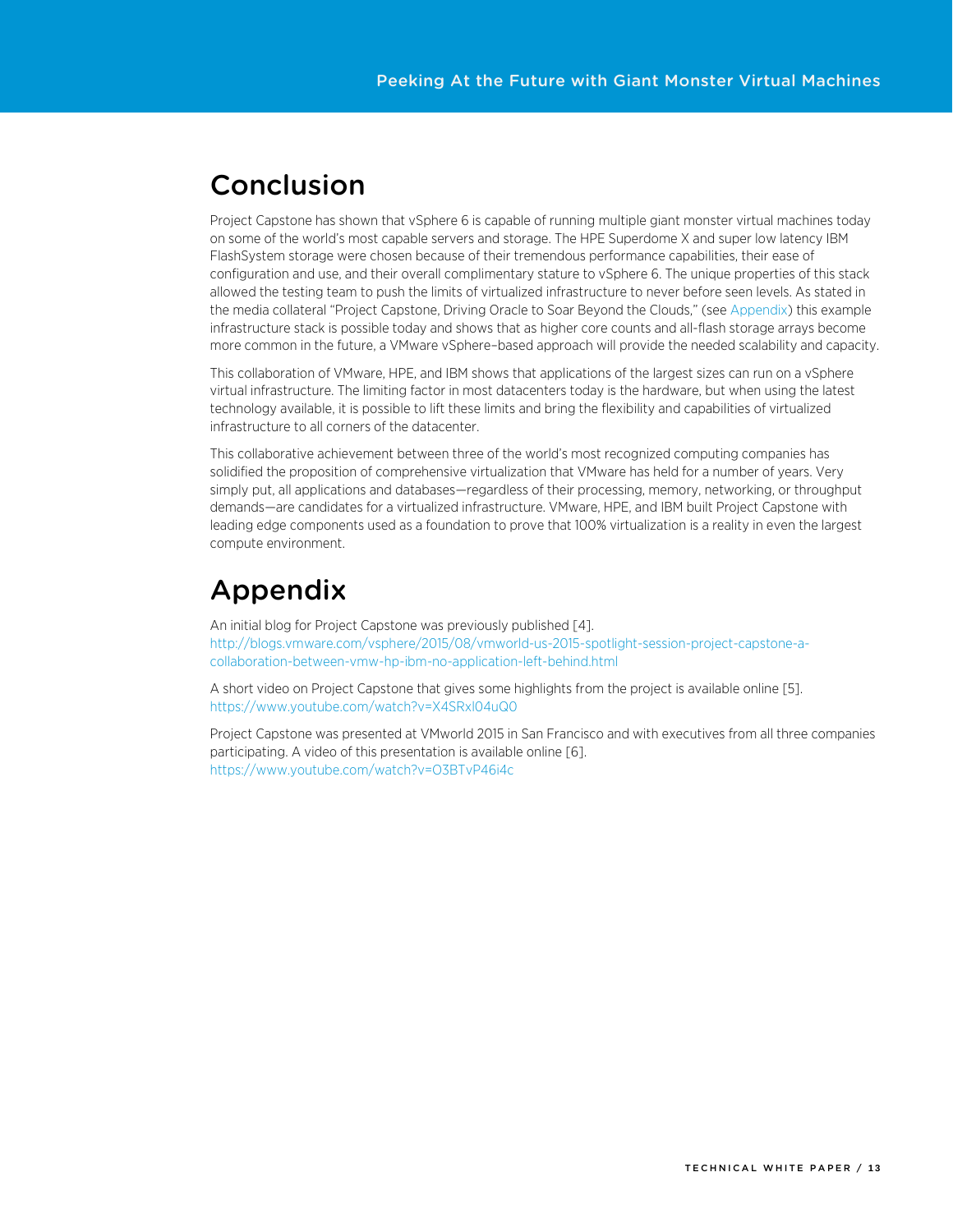# References

- <span id="page-13-0"></span>[1] Hewlett-Packard Development Company, L.P. (2010) HP nPartitions (nPars), for Integrity and HP 9000 midrange.<http://www8.hp.com/h20195/v2/GetPDF.aspx/c04123352.pdf>
- <span id="page-13-1"></span>[2] Todd Muirhead and Dave Jaffe. (2015, July) DVD Store 3.<http://www.github.com/dvdstore/ds3>
- [3] VMware, Inc. (2015) Using NUMA Systems with ESXi. [http://pubs.vmware.com/vsphere-](http://pubs.vmware.com/vsphere-60/index.jsp#com.vmware.vsphere.resmgmt.doc/GUID-7E0C6311-5B27-408E-8F51-E4F1FC997283.html)[60/index.jsp#com.vmware.vsphere.resmgmt.doc/GUID-7E0C6311-5B27-408E-8F51-E4F1FC997283.html](http://pubs.vmware.com/vsphere-60/index.jsp#com.vmware.vsphere.resmgmt.doc/GUID-7E0C6311-5B27-408E-8F51-E4F1FC997283.html)
- <span id="page-13-2"></span>[4] Don Sullivan. (2015, August) VMworld US 2015 Spotlight Session: Project Capstone, a Collaboration between VMW, HP & IBM. [http://blogs.vmware.com/vsphere/2015/08/vmworld-us-2015-spotlight-session-project](http://blogs.vmware.com/vsphere/2015/08/vmworld-us-2015-spotlight-session-project-capstone-a-collaboration-between-vmw-hp-ibm-no-application-left-behind.html)[capstone-a-collaboration-between-vmw-hp-ibm-no-application-left-behind.html](http://blogs.vmware.com/vsphere/2015/08/vmworld-us-2015-spotlight-session-project-capstone-a-collaboration-between-vmw-hp-ibm-no-application-left-behind.html)
- <span id="page-13-3"></span>[5] IBM Systems ISVs. (2015, November) Project Capstone - Pushing the performance limits of virtualization. <https://www.youtube.com/watch?v=X4SRxl04uQ0>
- <span id="page-13-4"></span>[6] VMworld. (2015, November) VMworld 2015: VAPP6952-S - VMware Project Capstone, a Collaboration of VMware, HP, and IBM. <https://www.youtube.com/watch?v=O3BTvP46i4c>
- [7] VMware, Inc. (2015) Configuration Maximums vSphere 6.0. <https://www.vmware.com/pdf/vsphere6/r60/vsphere-60-configuration-maximums.pdf>